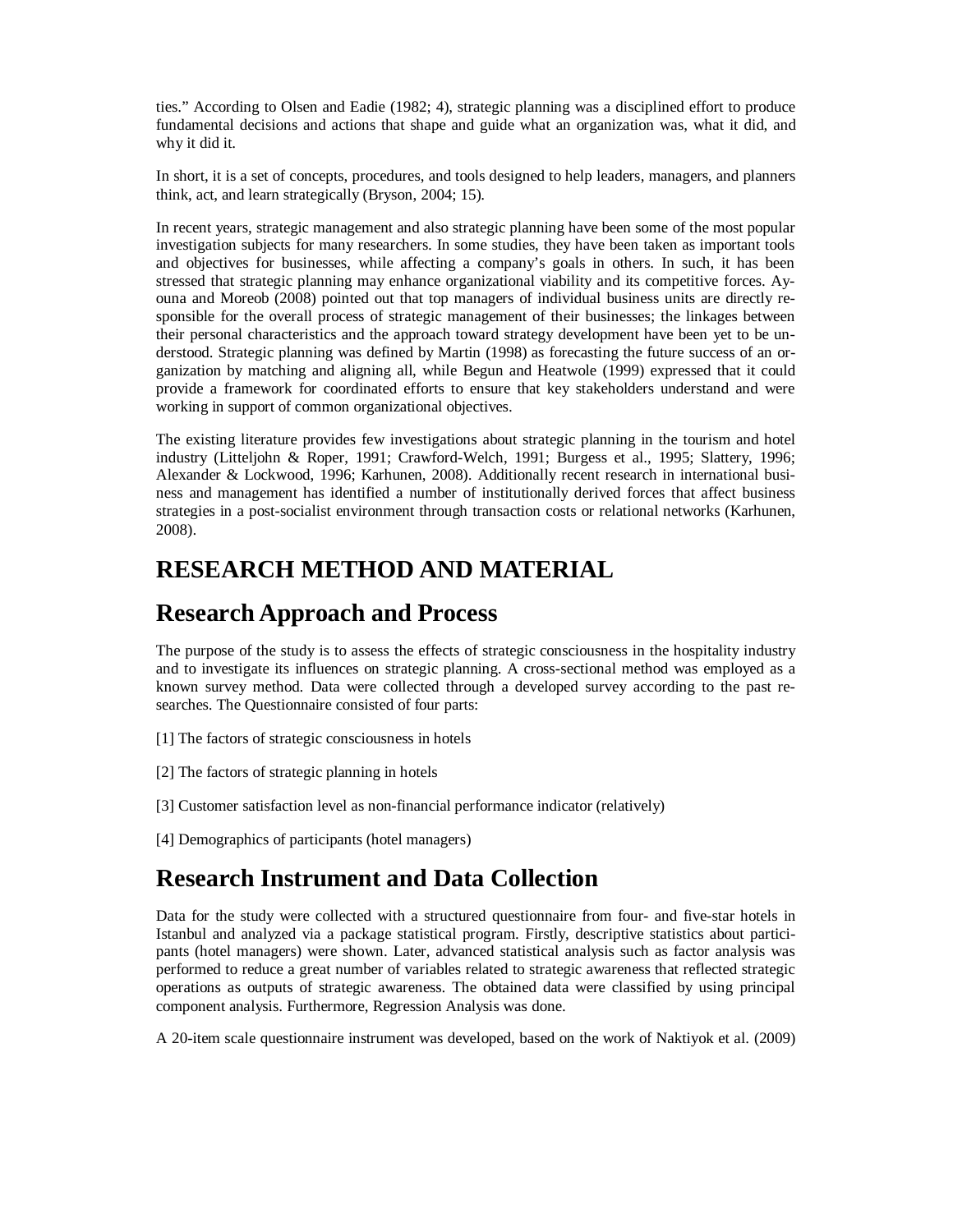**Journal of Global Strategic Management | V. 4 | N. 2 | 2010-December | isma.info | 160-170 | DOI: 10.20460/JGSM.2010415833**

ment and strategic control) from some strategic planning tool kits and self-assessment questionnaires. The items for strategic thinking were obtained from Naktiyok et al. (2009) by the control and redesign from Pisapia et al. (2005) and items for strategic planning from Naktiyok et al. (2009) without any redesign process. Applicants indicated agreement on a five-point scale, ranging from 1-strongly disagree to 5-strongly agree. The item for customer satisfaction level indicated "level of satisfaction" opposite of industrial averages.

## **The Population and Sampling**

The research population of the sample consisted of managers who were employed in qualified (fourand five-star hotels) hotels in Istanbul. Data were collected from 71 hotels. According to Statistics of Accommodation Establishments published by the Ministry of Culture and Tourism, there were 55 five -star and 103 four-star hotels located in Istanbul by the year 2008 (Republic of Turkey Ministry of Culture and Tourism, 2009).

### **RESEARCH FINDINGS**

In the data analysis phase of the study, obtained data from hotels were analyzed by using descriptive and inferential statistical methods. Before the analysis for the study at hand, collected questionnaire forms were studied, and questionnaire that were carelessly done were removed. Then, the remaining polls were evaluated.

# **Descriptive Statistics about Participants**

150 questionnaires were sent out to hotels, and 71 hotels responded. 18% of participants were female, while 78% of them were male. 21% worked as a top manager while 66 % worked as a mid-level manager. 6% of them had a mid-school education, 35% had a two-year degree, 47% percent had a high school education, and 10% had a master or doctoral degree. According to their age categories, about 1% was under 25, 30% were 26-30 years old, 24% were 31-35 years old, and 17% of them were above the forty. All participants had management experience; 30% had 1-4 years, 28% had 5-8 years, 14% had 9-12 years, and 16% had more than 13 years. In the context of total job experiences, 17% of them had 1-4 years, 20% had 5-8 years, 16% had 9-12 years, and 45% percent had more than thirteen years (Table 1).

| <b>Gender</b>      | $\mathbb{N}$   | $\frac{0}{0}$ | <b>Position</b>                  | N              | $\frac{0}{0}$ |
|--------------------|----------------|---------------|----------------------------------|----------------|---------------|
| Female             | 13             | 18,3          | Top Manager.                     | 15             | 21,2          |
| Male               | 55             | 77,5          | Mid-level Manager                | 48             | 67,6          |
| Missing            | 3              | 4,2           | Missing                          | 8              | 11,2          |
| <b>Education</b>   |                |               | <b>Job Experience as Manager</b> |                |               |
| Mid-level          | $\overline{4}$ | 5,6           | 1-4 years                        | 26             | 36,6          |
| Under graduated    | 25             | 35,2          | 5-8 years                        | 20             | 28,2          |
| Graduation         | 34             | 47,9          | $9-12$ years                     | 10             | 14,1          |
| Master & Doctorate | $\tau$         | 9,9           | $13 + \text{years}$              | 11             | 15,5          |
| Missing            | 1              | 1,4           | Missing                          | $\overline{4}$ | 5,6           |
| Age                |                |               | <b>Job Experience in Total</b>   |                |               |
| $-25$              | $\mathbf{1}$   | 1,4           | 1-4 years                        | 12             | 16,9          |
| 26-30              | 21             | 29,6          | 5-8 years                        | 14             | 19,7          |
| 31-35              | 17             | 23,9          | $9-12$ years                     | 11             | 15,5          |
| 36-40              | 16             | 22,5          | $13 + \text{years}$              | 32             | 45,1          |
| $40 +$             | 11             | 16,9          | Missing                          | $\overline{2}$ | 2,8           |
| Missing            | 4              | 5,6           |                                  |                |               |

**Table 1: Demographics of Survey Voters**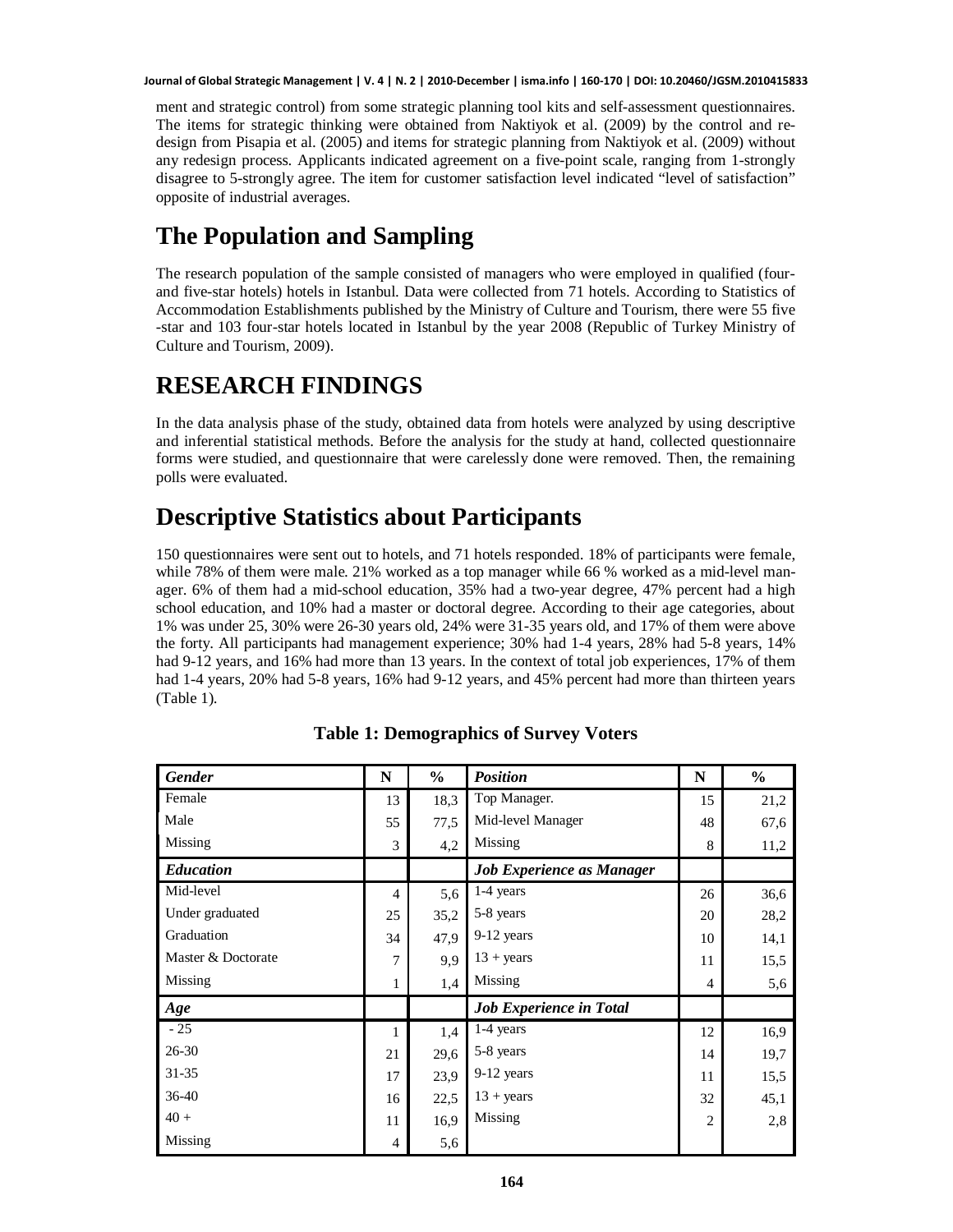# **Findings about Strategic Consciousness**

It is very crucial to gather information via a valid scale and test its structural validity by factor analysis. For this purpose, the strategic thinking items and strategic planning items were tested with factor analysis separately. Principal component analysis, with varimax rotation, was used to assess how the 20 items were grouped for the replies on strategic consciousness. Three of the items were either cross loaded or had low scores  $\langle \langle 40 \rangle$  in the analysis; they were excluded to clearly identify the structure. The result of Keiser-Meyer-Olkin (KMO) test for sampling adequacy was 0,896, which supported the coherence of data for factor analysis. The factor analysis indicated two factors with eigenvalues greater than 1, and these two factors explain 64,991% of total variances.

|  |  |  | <b>Table 2: Dimensions of Strategic Consciousness</b> |
|--|--|--|-------------------------------------------------------|
|--|--|--|-------------------------------------------------------|

| <b>Factors</b>                                                                                                                                                      | Loadings<br>Factor | Eigenvalues | Variances<br>Cronbach | Alpha |
|---------------------------------------------------------------------------------------------------------------------------------------------------------------------|--------------------|-------------|-----------------------|-------|
| <b>Reframing and Reflecting</b>                                                                                                                                     |                    | 6.04        | 35,55                 | ,937  |
| Consideration of using information gathered by experience, in the solution of the<br>problems.                                                                      | ,827               |             |                       |       |
| The causes of error and success were searched.                                                                                                                      | ,827               |             |                       |       |
| "Why" was asked frequently in order to understand problems.                                                                                                         | ,806               |             |                       |       |
| It was requested from employees that they to be aware of relations between diverse<br>information.                                                                  | ,784               |             |                       |       |
| We have a consciousness to use different perspectives against complex problems.                                                                                     | .761               |             |                       |       |
| Consideration of the effects of "institutional consciousness", while searching roots<br>of problems.                                                                | ,745               |             |                       |       |
| It was expected that each employee must develop a unique / different solution<br>against errors.                                                                    | .718               |             |                       |       |
| Providing conditions for employees to develop their problem solving capability.                                                                                     | ,655               |             |                       |       |
| Consideration of the limitation of perspectives created within the firm                                                                                             | ,617               |             |                       |       |
| Evaluation of decision processes and results to relocate experience into knowledge.                                                                                 | ,574               |             |                       |       |
| <b>System Thinking</b>                                                                                                                                              |                    | 5,00        | 29,44                 | ,900  |
| Consider how change occurs through the influence of environmental factors.                                                                                          | .835               |             |                       |       |
| Look for the overarching, common goal when two parties are competing.                                                                                               | ,785               |             |                       |       |
| Locate a problem within the structure of things—including hierarchies, goals, spe-<br>cialized roles, and formal relationships—that influence the specific problem. | ,762               |             |                       |       |
| Evaluate a situation using many different viewpoints.                                                                                                               | .743               |             |                       |       |
| Try to evaluate relationships between variables in the process of understanding<br>complex information.                                                             | ,730               |             |                       |       |
| Employees are aware of how their activities affect the institutional activities.                                                                                    | .715               |             |                       |       |
| Consideration of institutional values and beliefs, while re-evaluating decisions and<br>results of business.                                                        | ,587               |             |                       |       |

**NOTE:** Principal Components Factor Analysis with Varimax Rotation. Kaiser-Meyer-Olkin Test Value: ,896, Bartlett's Test of Sphericity:  $p > 0.000$ ;  $X^2$ : 901,238, df: 136; Total Variance Explained: % 64,991; Voting Categories: 1:Strongly Agree - 5: Strongly Not Agree.

Table 2 shows the item loadings of each factor along with their respective eigenvalue, percent of variance explained and Cronbach alpha's of factors. Reframing & reflecting factor consisted of 10 items and explained 35.550% of the total variance. System thinking factor was comprised of 7 items and explained 29,441% of total variation in the data. Reframing, system thinking and reflecting were three factors expressed as dimensions of strategic thinking by Pisapia et al. (2005) and also Naktiyok et al. (2009). In the sample of hotels, it was diversified as a structure with two factors: reframing & reflecting, and system thinking. This result indicated that the scale of strategic thinking was adequate for hotel population, but with a structural differentiation. For hotels, we have to consider the concept of strategic consciousness within two factors/dimensions.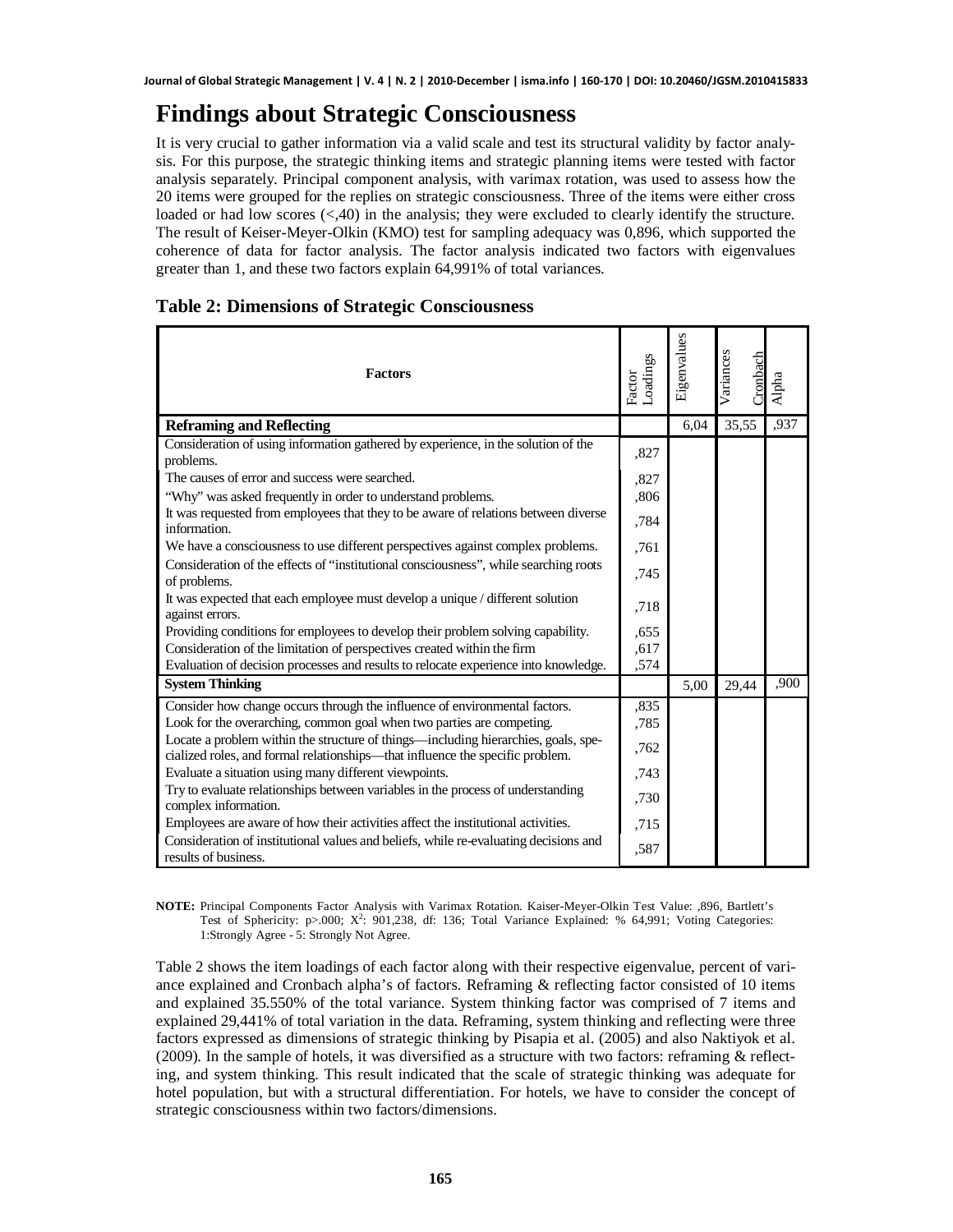#### **Reflections of Strategic Consciousness**

To assess the structure of strategic planning, factor analysis was implemented. Principal component analysis, with varimax rotation, was used to assess how the 30 items were grouped for the ratings on strategic planning. 14 of the total items were either cross loaded or had low scores  $(<,40$ ) in the analysis, thus, they were excluded. The result of the Keiser-Meyer-Olkin (KMO) test for sampling adequacy was 0,866, which supported the congruence of data for factor analysis. The factor analysis indicated four factors with eigenvalues greater than 1, and the ratio of variance explained by these four factors is 72,351% (Table 3).

| <b>Factors</b>                                                                              | Loadings<br>Factor | Eigenvalues | ℅<br>Explained<br>Variances | Cronbach<br>Alpha |
|---------------------------------------------------------------------------------------------|--------------------|-------------|-----------------------------|-------------------|
| The Content of Strategic Action Plan                                                        |                    | 3,37        | 21,06                       | ,874              |
| Action plan clarifies aims and activities obviously                                         | ,824               |             |                             |                   |
| Employee knows how and from where they can gain information that they need                  | .744               |             |                             |                   |
| Resources are identified for action plan                                                    | ,732               |             |                             |                   |
| Qualitative and quantitative estimation techniques are utilized for strategic planning      | .663               |             |                             |                   |
| We have a vision and mission statement                                                      | ,650               |             |                             |                   |
| <b>Stakeholder Analysis and Participation</b>                                               |                    | 2,97        | 18,56                       | ,872              |
| The communication channels were identified for every stakeholder groups                     | ,874               |             |                             |                   |
| The needs and demands of stakeholders were defined                                          | .776               |             |                             |                   |
| All of related employees were involved in planning process                                  | .671               |             |                             |                   |
| In planning process, feedback was gained                                                    | .564               |             |                             |                   |
| It had been determined the time periods for each action in action plan                      | .559               |             |                             |                   |
| <b>Existence of Action Plans</b>                                                            |                    | 2,67        | 16,69                       | ,807              |
| We have a plan for medium-term (1-3 years)                                                  | ,820               |             |                             |                   |
| We have a long-term plan (for after 3 years)                                                | ,794               |             |                             |                   |
| We have a short term plan (for the period of 1 year)                                        | ,755               |             |                             |                   |
| <b>Performance Measurement</b>                                                              |                    | 2,56        | 16,02                       | ,812              |
| It is defined and well known how the results of controls will be analyzed and re-<br>ported | ,850               |             |                             |                   |
| Performance outcomes were scanning and analyzing regularly                                  | ,845               |             |                             |                   |
| The targets of our firm are identified and could be measured as quantitative                | ,660               |             |                             |                   |

**NOTE:** Principal Components Factor Analysis with Varimax Rotation,. Kaiser-Meyer-Olkin Test Value: ,866; Bartlett's Test of Sphericity: p>.000; X<sup>2</sup>: 692,454, df: 120; Total Variance Explained: % 72,351; Voting Categories: 1:Strongly Agree - 5: Strongly Not Agree.

The content of the strategic action plan, stakeholder analysis and participation, existence of action plan, and performance measurement factors are identified. The content of the strategic action plan factors consisted of five items and explained 21,06% of the total variance. Stakeholder analysis and participation factors comprised five items and explained 18,56% of total variation in the data. Existence of action plan factor consisted of three items, which explain 16,69% of total variances. Performance measurement factors also consisted of three items, explaining 16,02% of variances. This is the situation of how sampling hotels perform strategic planning, and which determinations are affected in the planning process.

Internal consistency reliabilities for factors were generally high, indicating respondents answered these items consistently.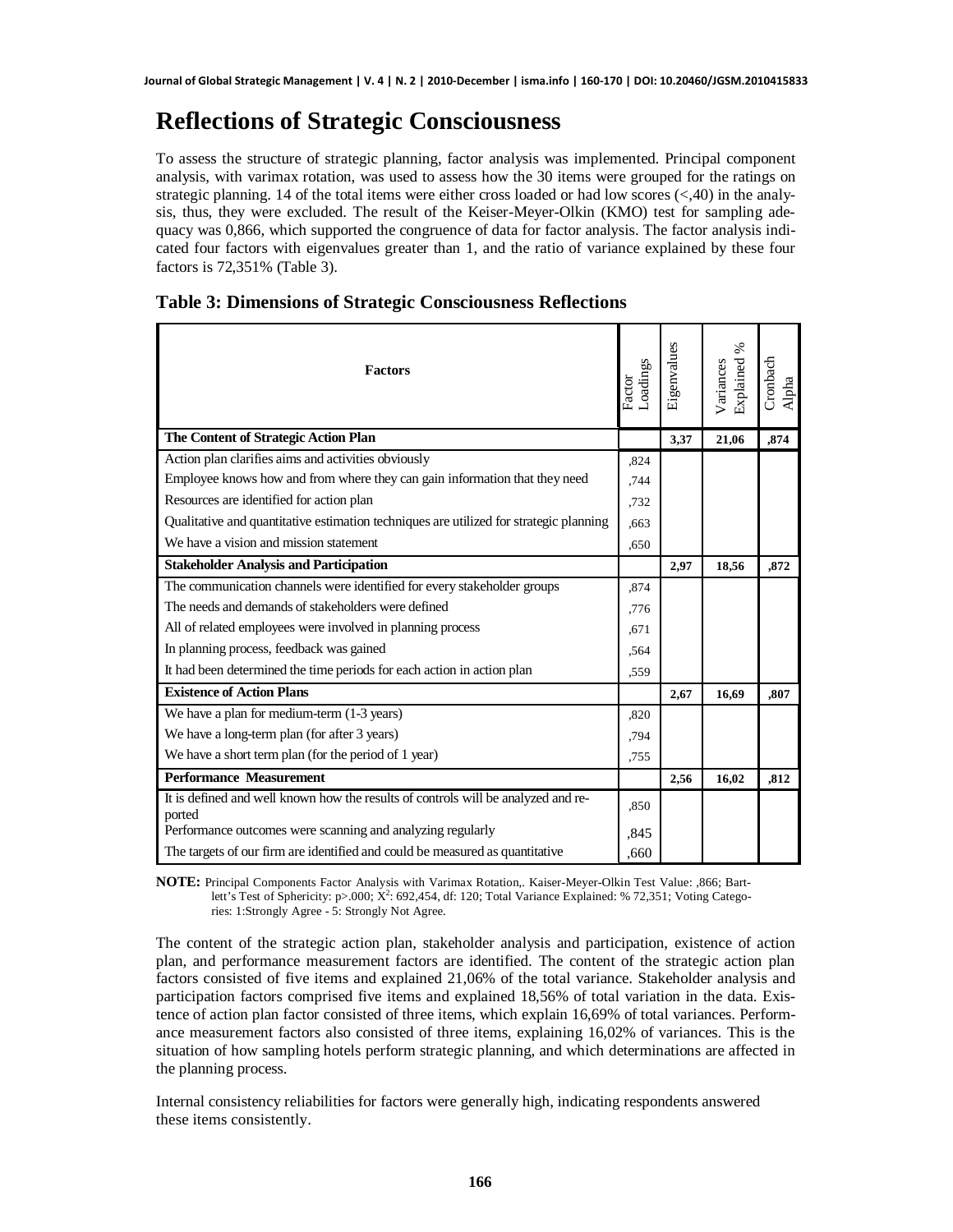**Journal of Global Strategic Management | V. 4 | N. 2 | 2010-December | isma.info | 160-170 | DOI: 10.20460/JGSM.2010415833**

To investigate the effects of strategic consciousness factors on strategic planning factors (Table 4) and strategic planning factors on the level of customer satisfaction (Table 5), regression analysis was conducted. To determine these relationships, the related factors entered into the equation together, and factors which have a significant effect are highlighted.

| <b>Dependent Variable</b>    | <b>Predictors</b>                 | <b>Beta</b> | value   | p<br>value | $R^2$ | F<br><b>Change</b> | Sig. |
|------------------------------|-----------------------------------|-------------|---------|------------|-------|--------------------|------|
| Content of Str. Action       | Reframing & Reflecting            | .176        | 1.681   | 0.097      | .617  | 54,789             | .000 |
| Plan                         | <b>System thinking</b>            | .653        | 6.254   | 0.000      |       |                    |      |
| Stakeholder Analysis         | <b>Reframing &amp; Reflecting</b> | ,532        | 5,082   | 0.000      | .616  | 54,464             | ,000 |
| And Participation            | <b>System thinking</b>            | ,315        | 3,014   | 0,004      |       |                    |      |
| Existence of Action          | Reframing & Reflecting            | $-.087$     | $-.721$ | .474       | .491  | 32,846             | ,000 |
| Plan                         | <b>System thinking</b>            | .759        | 6.301   | .000       |       |                    |      |
| Performance Meas-<br>urement | <b>Reframing &amp; Reflecting</b> | .857        | 8,693   | .000       | .659  | 65,626             | .000 |
|                              | System thinking                   | $-.068$     | $-686$  | .495       |       |                    |      |

**Table 4: Regression Analysis Results for the Effects of "Strategic Thinking" Factors on "Strategic Planning" Factors**

System thinking has a significant affect on variance in content of strategic action plan ( $p<0.01$ ). Rsquare shows this is a strong effect and to explain the variation of dependent variables, variation of system thinking has a strong effect. Each two independents have determined effect significantly on the explanation of variations on stakeholder analysis and participation  $(p<0,01)$ . R-square is absolutely high. As a dependent variable, existence of action plan is determined by system thinking significantly  $(p<0,01)$  with the R-square value of ,49. The variation on performance measure factors is also explained by variation on reframing & reflecting factor significantly  $(p<0,01)$  with a high R-square rate of ,65.

These results show how such two concepts / structure are tied to each other and significance of identified relations within the dimensions of them. In this framework, it may assert a proof for the relationship of these dimensions. Further, to advocate the effect-cause relation between these dimensions is meaningful.

| Table 5: Regression Analysis Results for the Effects of "Strategic Planning" |  |  |  |  |
|------------------------------------------------------------------------------|--|--|--|--|
| <b>Factors on the Level of Customer Satisfaction</b>                         |  |  |  |  |

| <b>Dependent</b><br><b>Variable</b> | <b>Predictors</b>                         | <b>Beta</b> | value   | value | $R^2$ | Change | Sig. |
|-------------------------------------|-------------------------------------------|-------------|---------|-------|-------|--------|------|
| Level of customer<br>Satisfaction   | Content of Str. Action<br>Plan            | $-.045$     | $-.297$ | .767  | .270  | 7.095  | ,000 |
|                                     | Stakeholder Analysis And<br>Participation | ,587        | 3,869   | .000  |       |        |      |
|                                     | Existence of Action Plan                  | .071        | .543    | ,589  |       |        |      |
|                                     | Performance<br>Measurement                | $-.061$     | $-472$  | .639  |       |        |      |

Three strategic planning factors (the content of strategic action plan, existence of action plan, and performance measurement) did not have any significant influence on the level of customer satisfaction  $(p>0,05)$ . Only stakeholder analysis and participation factors significantly explained the variation in dependent variable at the 27 percent level (R²).

Similar significant relations were found by Naktiyok et al. (2009). Although there are differences in factors that determine the construct of strategic planning, the match between two studies between the strong effect from strategic consciousness and strategic planning is noteworthy. Results indicated that in hotels, there is a strong dependency between planning and consciousness. Planning performs a key role to capture the satisfaction of a customer. Findings are shown below in Figure 1.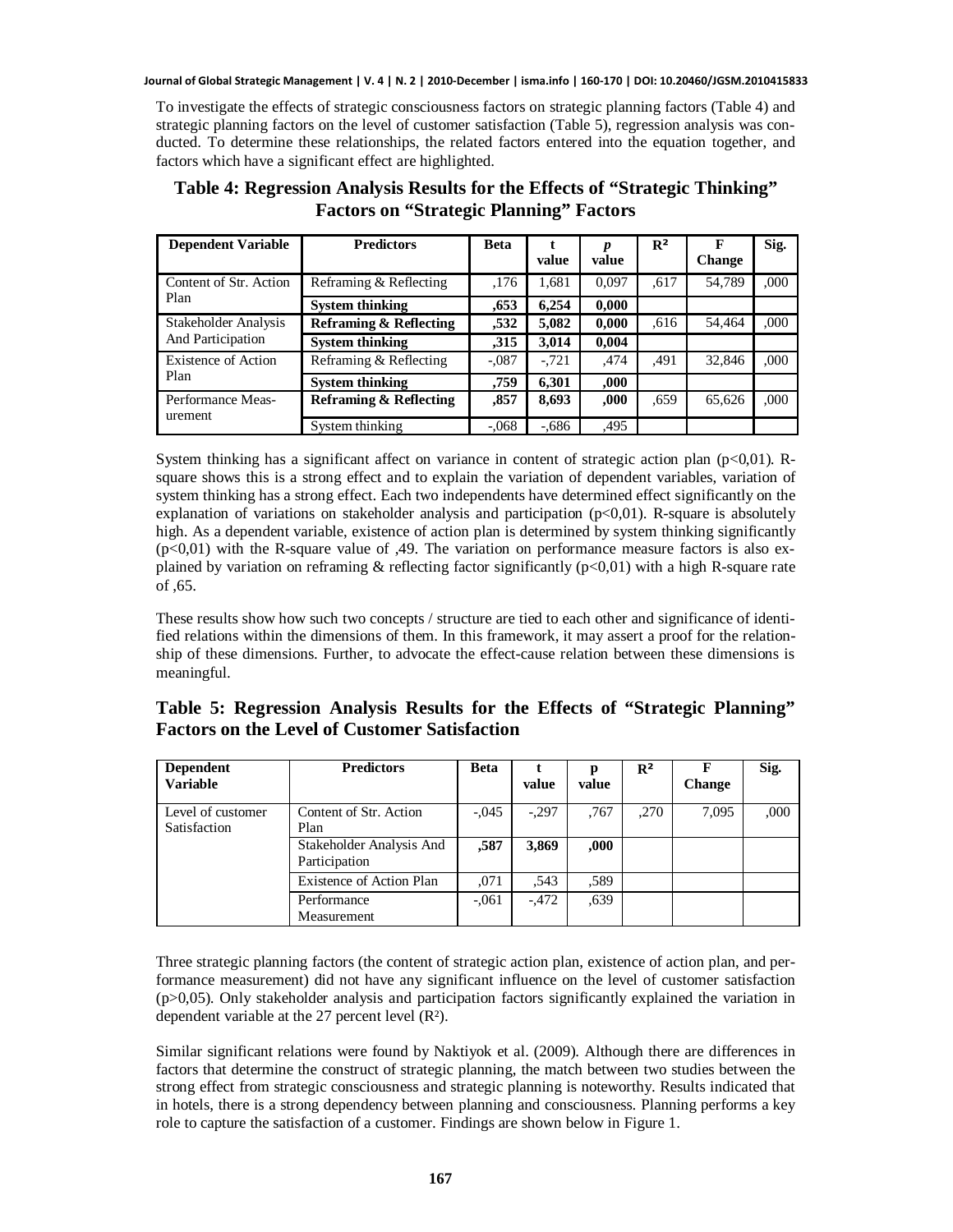

**Figure 1:** The Model of Study with t Values

#### **CONCLUSION**

This study investigated the effects of strategic consciousness on strategic planning and the effects of strategic planning on customer satisfaction. Initial results indicated that the reframing & reflecting factor and system thinking factor explained significant variances in both content of strategic action plan, stakeholder analysis and participation, existence of action plan, and performance measurement. To explain the variations in content of strategic action plan and existence of action plan, only system thinking created an effect, while the performance measurement factor was determined by only reframing & reflecting. This is the more noteworthy result: namely, that both factors of thinking have strong power to explain the variation in stakeholder analysis and participation. On the other hand, the level of customer satisfaction is explained only by stakeholder analysis and participation, significantly.

We can express that for the qualified hotels, reframing & reflecting and system thinking factors determine strategic planning activities, especially stakeholder analysis and participation, and these variables have crucial contribution to the customer satisfaction level of a firm.

In terms of creating customer satisfaction, these results suggest that these two dimensions of reframing & reflecting and system thinking must be considered together. The factor of reframing & reflecting or system thinking alone has no significant effect and no potential to crate adequate output. In this case, the structure of strategic consciousness, inspired by the dimensions of reframing & reflecting and system thinking, provides a holistic view of strategic management in terms of comprehensive assessments. This structure has a very strong effect on effective strategic application creating customer satisfaction. In addition, the emergence of stakeholder analysis and participation as the strategic applications leading to customer satisfaction requires re-evaluation of the effect of strategic management activity in the hotel businesses. Existence and content of strategic action plans and performance measurement applications are inadequate to explain customer satisfaction. The inconsistency of some strategic application areas to explain customer satisfaction level may be related to requisites of a competitive environment, which required some critical application without any strategic preparation. It is possible to think that hotel companies can respond to the changes in the market without any formal strategic harmonization in the fields of existence, as well as content of strategic action plans and performance measurement. Furthermore, stakeholder analysis and participation is an area in which it is necessary to develop some applications in order to create customer satisfaction.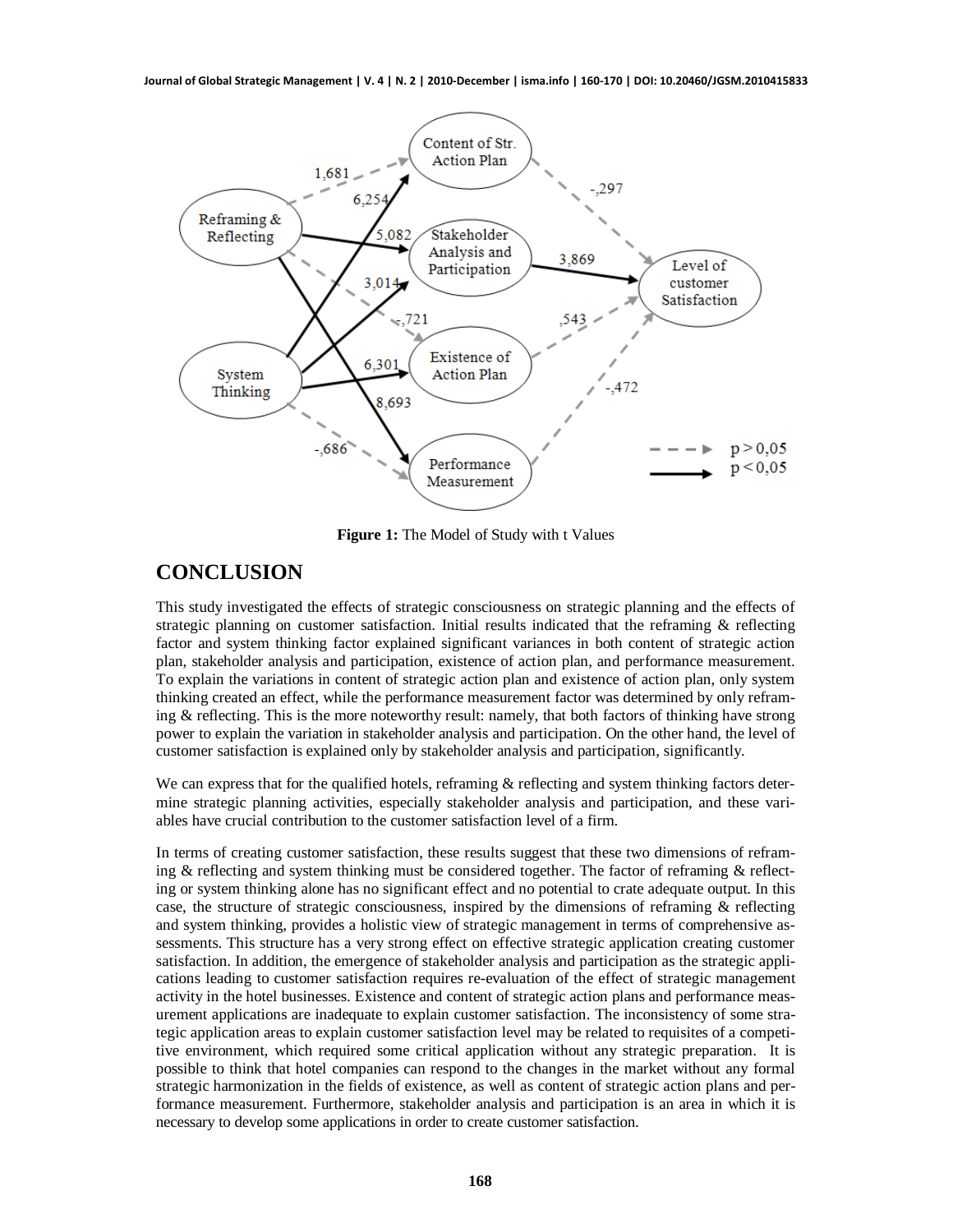#### **REFERENCES**

Alexander, N. and Lockwood, A. (1996), Internationalization: a Comparison of the Hotel and Retail Sectors, Service Industries Journal, 16(4), pp.458-73.

Andrews, K. (1980), The Concept of Corporate Strategy, 2nd Edition. Dow-Jones Irwin.

Ayouna, B.M. and Moreob, P.J. (2008), The Influence of the Cultural Dimension of Uncertainty Avoidance on Business Strategy Development: A Cross-National Study of Hotel Managers, International Journal of Hospitality Management, 27, pp. 65–75.

Begun J, and Heatwole KB. (1999), Strategic Cycling: Shaking Complacency in Healthcare Strategic Planning, Journal of Healthcare Management, 44, pp. 339-352.

Bonn, I., (2005), Improving Strategic Thinking: a Multilevel Approach, Leadership & Organization Development Journal, 26(5), pp. 336-354.

Bryson, J. (2004), Strategic Planning for Public and Nonprofit Organizations, 3rd Edition. Jossey-Bass San Francisco, USA.

Burgess, C., Hampton, A., Price, L. and Roper, A., (1995), International Hotel Groups: What Makes Them Successful?, International Journal of Contemporary Hospitality Management, 7 (2/3), pp. 74– 80.

Chandler, A.D. (1962), Strategy and Structure, MIT Press, Cambridge, USA.

Crawford-Welch, S., (1991), International Marketing in the Hospitality Industry. In: Teare, R., Boer, A. (Eds.), Strategic Hospitality Management, pp. 166–193, Cassell, London, England.

Hallinger, P., Mc Cary, C.E. (1990), Developing the Strategic Thinking of Instructional Leaders, The Elementary School Journal, 91(2), pp. 89-105.

Karhunen, P. (2008), Managing International Business Operations in a Changing Institutional Context: the Case of the St. Petersburg Hotel Industry, Journal of International Management, 14, pp. 28– 45.

Litteljohn, D., Roper, A., (1991), Changes in International Hotel Companies' Strategies. In: Teare, R., Boer, A.(Eds.), Strategic Hospitality Management, pp. 194–212, Cassell, London.

Martin M.(1998), Achieving the Right Balance with Strategic Planning, Nursing Management, 29(5), pp. 30-31.

Mintzberg, H. and Waters, J.A. (1985), Of Strategies, Deliberate and Emergent, Strategic Management Journal, 6, pp. 257-272.

Morgan, R.E., and Strong, C.A. (2003), Business Performance and Dimensions of Strategic Orientation, Journal of Business Research, 56, pp. 163-176.

Naktiyok, A., Karabey, C.N. and Timuroğlu, M.K. (2009), Stratejik Bilinç: İşletmelerin Stratejik Bilinç Düzeyinin İncelenmesi, İmaj Yayınevi, İstanbul.

Olsen, J.B., Eadie, D.C. (1982), The Game Plan: Governance with Foresight, Washington Council of State Planning Agencies, Washington DC.

Pencarelli, T., Savelli, E. and Splendiani, S. (2008), Strategic Awareness and Growth Strategies in Small Sized Enterprises, 8th Global Conference on Business & Economics, October 18-19th, 2008, Florence, Italy.